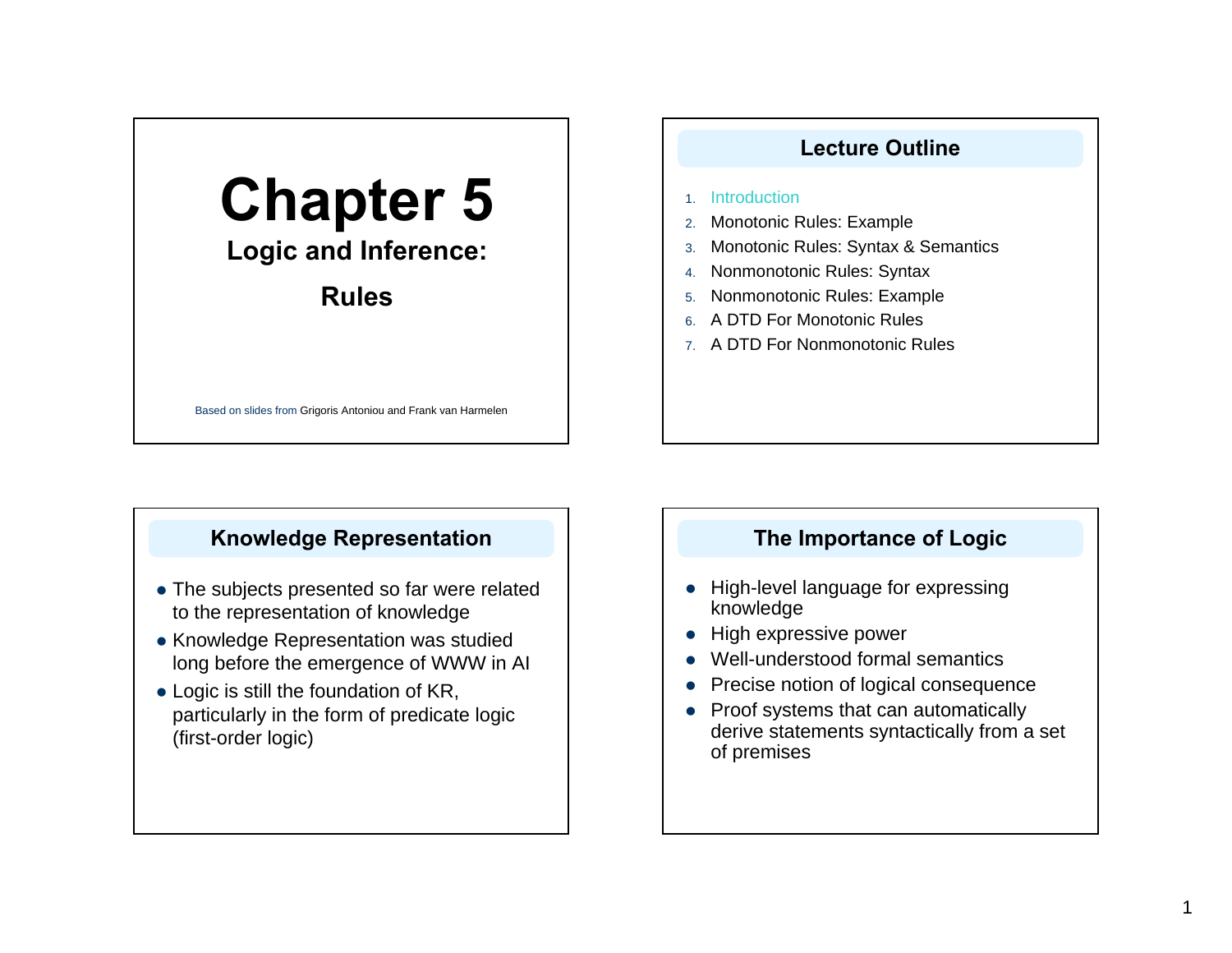# **The Importance of Logic (2)**

- $\bullet$  There exist proof systems for which semantic logical consequence coincides with syntactic derivation within the proof system
	- Soundness & completeness
- $\bullet$  Predicate logic is unique in the sense that sound and complete proof systems do exist.
	- Not for more expressive logics (higher-order logics)
- $\bullet$  trace the proof that leads to a logical consequence.
- Logic can provide explanations for answers
	- By tracing a proof

## **Specializations of Predicate Logic: RDF and OWL**

- RDF/S and OWL (Lite and DL) are specializations of predicate logic
	- correspond roughly to a description logic
- They define reasonable subsets of logic
- Trade-off between the expressive power and the computational complexity:
	- The more expressive the language, the less efficient the corresponding proof systems

## **Specializations of Predicate Logic: Horn Logic**

- A rule has the form:  $A1, \ldots, An \rightarrow B$ 
	- **Ai** and **B** are atomic formulas
- There are 2 ways of reading such a rule:
	- Deductive rules*:* If **A1,..., An** are known to be true, then **B** is also true
	- Reactive rules: If the conditions **A1,..., An** are true, then carry out the action **B**

# **Description Logics vs. Horn Logic**

- $\bullet$  Neither of them is a subset of the other
- It's impossible to assert that people who study and live in the same city are "home students" in OWL
	- This can be done easily using rules:

**studies(X,Y), lives(X,Z), loc(Y,U), loc(Z,U)** <sup>→</sup> **homeStudent(X)**

- $\bullet$  Rules cannot assert the information that a person is either a man or a woman
	- This information is easily expressed in OWL using disjoint union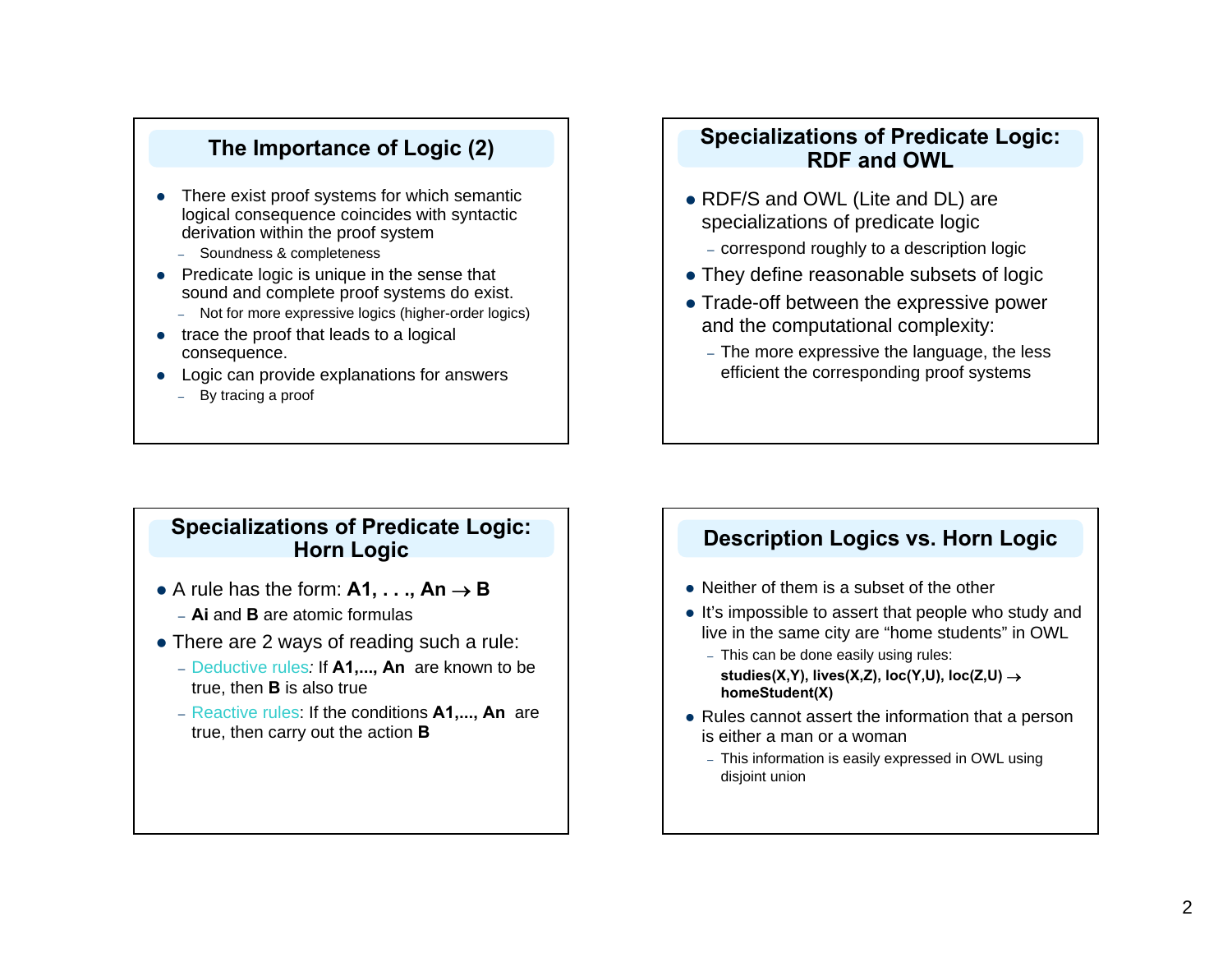#### **Monotonic vs. Non-monotonic Rules**

o **Example:** An online vendor wants to give a special discount if it is a customer's birthday

#### **Solution 1**

**R1: If birthday, then special discount R2: If not birthday, then not special discount**

• But what happens if a customer refuses to provide his birthday due to privacy concerns?

## **Monotonic vs. Non-monotonic Rules (2)**

#### **Solution 2**

**R1: If birthday, then special discount**

- **R2': If birthday is not known, then not special discount**
- Solves the problem but:
	- The premise of rule **R2'** is not within the expressive power of predicate logic
	- We need a new kind of rule system

## **Monotonic vs. Non-monotonic Rules (3)**

- The solution with rules **R1** and **R2** works in case we have complete information about the situation
- The new kind of rule system will find application in cases where the available information is incomplete
- **R2'** is a nonmonotonic rule

## **Exchange of Rules**

- $\bullet$  Exchange of rules across different applications
	- E.g., an online store advertises its pricing, refund, and privacy policies, expressed using rules
- The Semantic Web approach is to express the knowledge in a machine-accessible way using one of the Web languages we have already discussed
- We show how rules can be expressed in XMLlike languages ("rule markup languages")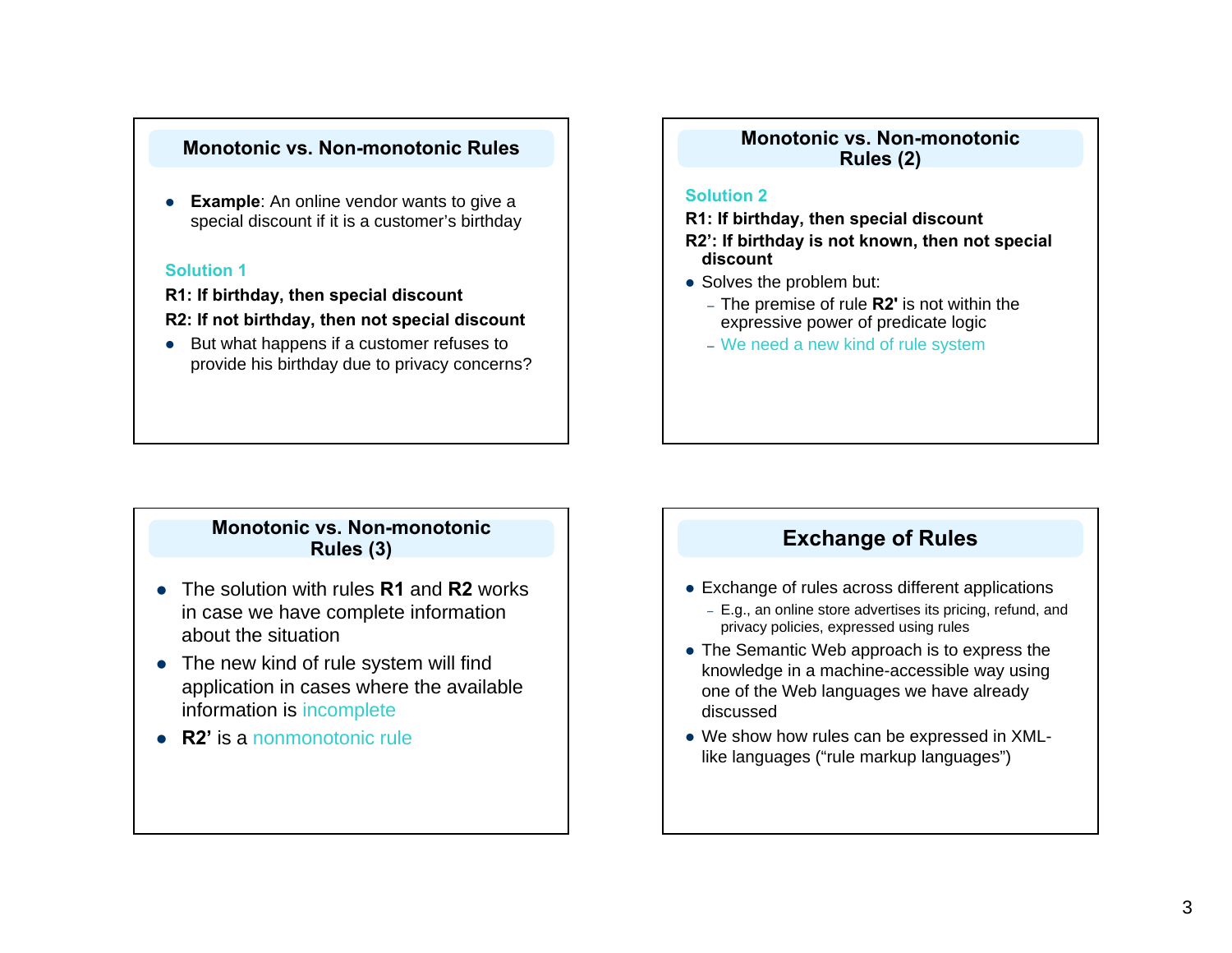# **Lecture Outline**

- 1. Introduction
- 2. Monotonic Rules: Example
- 3. Monotonic Rules: Syntax & Semantics
- 4.Nonmonotonic Rules: Syntax
- 5. Nonmonotonic Rules: Example
- 6. A DTD For Monotonic Rules
- 7. A DTD For Nonmonotonic Rules

## **Inferred Relations**

- male(X), parent(P,X), parent(P,Y), notSame(X,Y) → **brother(X,Y)**
- z **female(X), parent(P,X), parent(P,Y), notSame(X,Y)** <sup>→</sup> **sister(X,Y)**
- z **brother(X,P), parent(P,Y)** <sup>→</sup> **uncle(X,Y)**
- z **mother(X,P), parent(P,Y)** <sup>→</sup> **grandmother(X,Y)**
- z **parent(X,Y)** <sup>→</sup> **ancestor(X,Y)**
- z **ancestor(X,P), parent(P,Y)** <sup>→</sup> **ancestor(X,Y)**

# **Family Relations**

- $\bullet$  Facts in a database about relations:
	- **mother(X,Y)**, **X** is the mother of **Y**
	- **father(X,Y)**, **X** is the father of **Y**
	- **male(X)**, **X** is male
	- **female(X)**, **X** is female
- Inferred relation **parent**: A parent is either a father or a mother
	- $mother(X,Y) \rightarrow parent(X,Y)$  $father(X,Y) \rightarrow parent(X,Y)$

## **Lecture Outline**

- 1. Introduction
- 2. Monotonic Rules: Example
- 3. Monotonic Rules: Syntax & Semantics
- 4. Nonmonotonic Rules: Syntax
- 5. Nonmonotonic Rules: Example
- 6. A DTD For Monotonic Rules
- 7. A DTD For Nonmonotonic Rules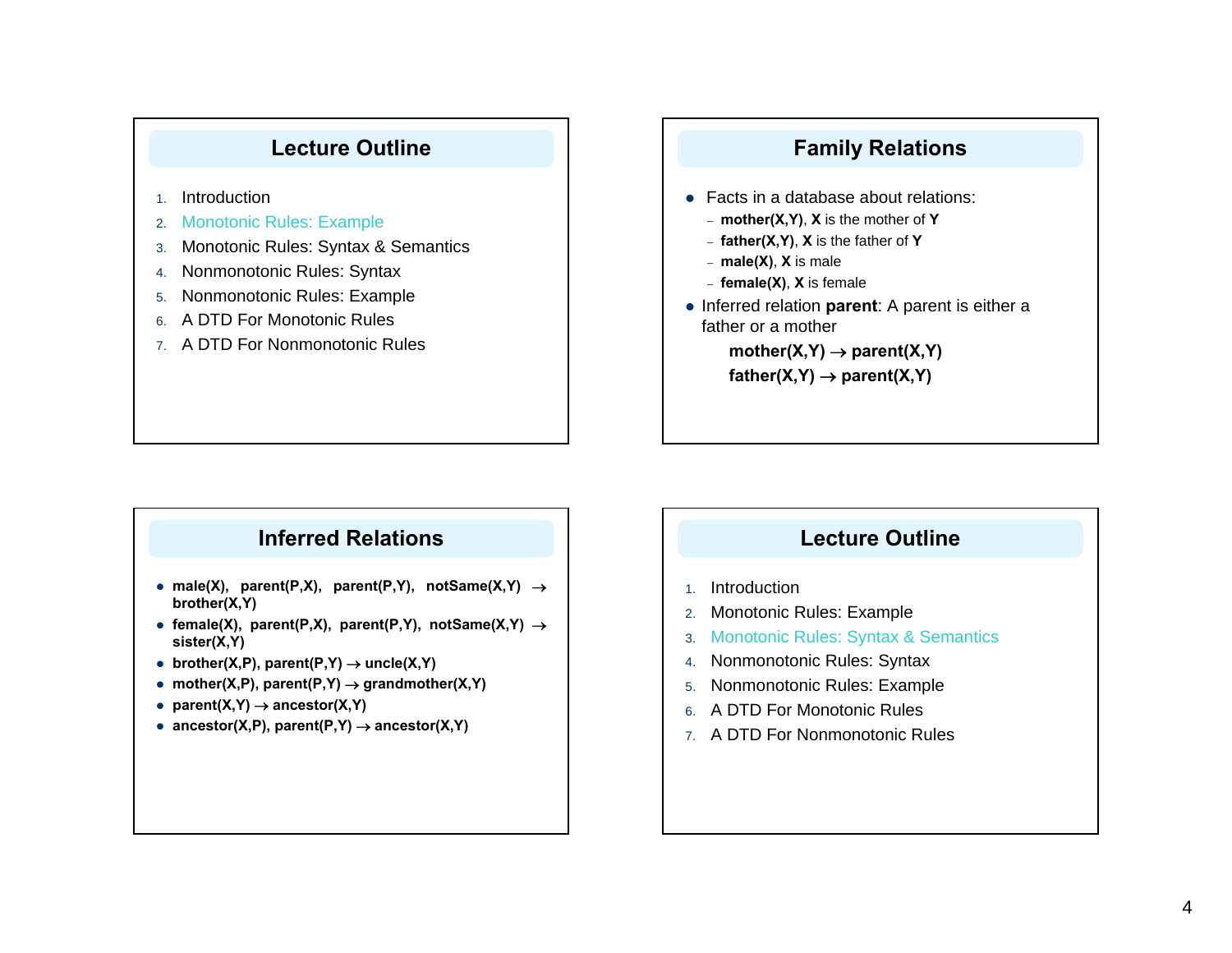# **Monotonic Rules – Syntax**

#### **loyalCustomer(X), age(X) > 60** <sup>→</sup> **discount(X)**

- We distinguish some ingredients of rules:
	- variables which are placeholders for values: **X**
	- constants denote fixed values: **60**
	- Predicates relate objects: **loyalCustomer, >**
	- Function symbols which return a value for certain arguments: **age**

# **Rules**

- **B1, . . . , Bn → A**
- z **A, B1, ... , Bn** are atomic formulas
- A is the head of the rule
- **B1, ..., Bn** are the premises (body of the rule)
- The commas in the rule body are read conjunctively
- z Variables may occur in **A, B1, ... , Bn**
	- **loyalCustomer(X), age(X) > 60** <sup>→</sup> **discount(X)**
	- Implicitly universally quantified

# **Facts and Logic Programs**

- o A fact is an atomic formula
- z E.g. **loyalCustomer(a345678)**
- $\bullet$  The variables of a fact are implicitly universally quantified.
- $\bullet$  A logic program P is a finite set of facts and rules.
- Its predicate logic translation **pl(P)** is the set of all predicate logic interpretations of rules and facts in **P**

## **Goals**

- A goal denotes a query **G** asked to a logic program
- z The form: **B1, . . . , Bn** <sup>→</sup>
- If  $n = 0$  we have the empty goal  $\square$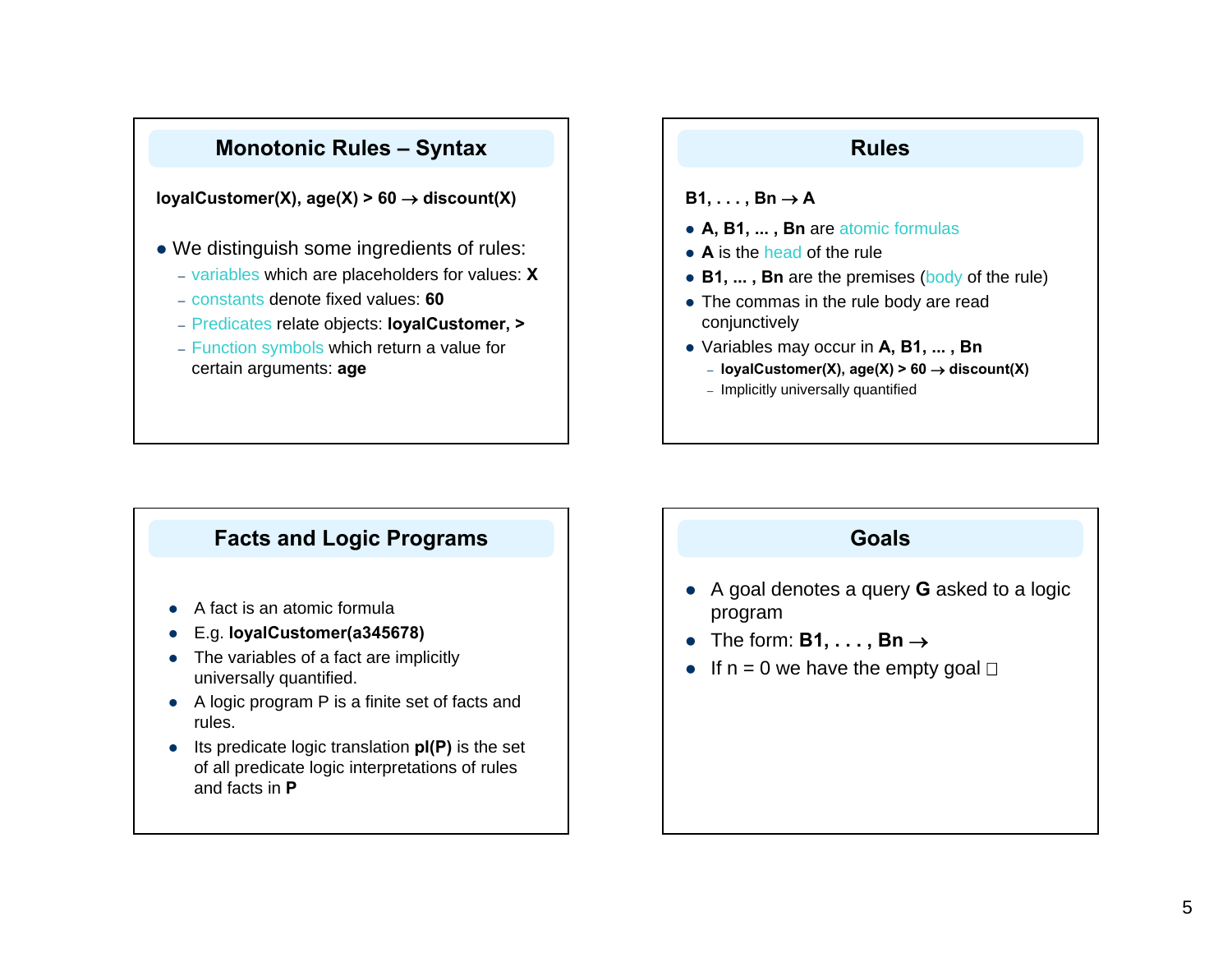

# **Why Negate the Formula?**

- We use a proof technique from mathematics called proof by contradiction:
	- Prove that *A* follows from *B* by assuming that *A* is false and deriving a contradiction, when combined with *B*
- $\bullet$  In logic programming we prove that a goal can be answered positively by negating the goal and proving that we get a contradiction using the logic program
	- E.g., given the following logic program we get a logical contradiction

# **An Example**

**p(a)**

## **<sup>¬</sup>**∃**X p(X)**

- The 2nd formula says that no element has the property **p**
- The 1st formula says that the value of **a** does have the property **p**
- z Thus ∃**X p(X)** follows from **p(a)**

### **Monotonic Rules – Predicate Logic Semantics**

• Given a logic program P and a query

**B1, . . . , Bn** <sup>→</sup>

• with the variables **X1, ..., Xk** we answer positively if, and only if,

**pl(P) |=** ∃**X1 . . .** ∃**Xk(B1** <sup>∧</sup> **...** <sup>∧</sup> **Bn) (1)**

 $\bullet$  or equivalently, if

**pl(P)** <sup>∪</sup> **{¬**∃**X1 . . .** ∃**Xk (B1** <sup>∧</sup> **...** <sup>∧</sup> **Bn)}** is unsatisfiable **(2)**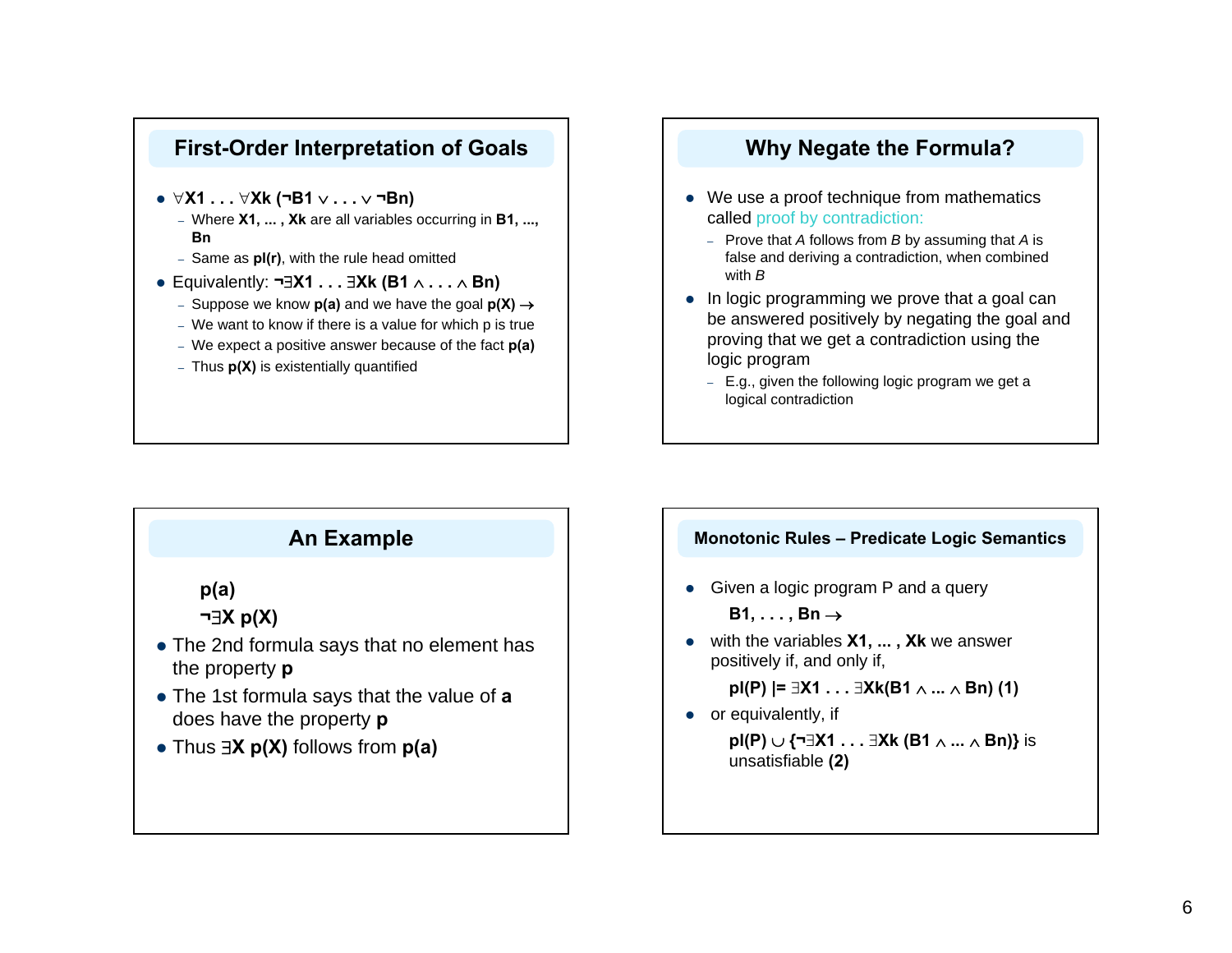# **The Semantics of Predicate Logic**

- The components of the logical language (signature) may have any meaning we like
	- A predicate logic model A assigns a certain meaning
- A predicate logic model consists of:
	- a domain dom(A), a nonempty set of objects about which the formulas make statements
	- an element from the domain for each constant
	- a concrete function on dom(A) for every function symbol
	- a concrete relation on dom(A) for every predicate

## **The Semantics of Predicate Logic (2)**

- The meanings of the logical connectives **¬,**<sup>∨</sup>**,**∧**,**→**,**∀**,**∃ are defined according to their intuitive meaning:
	- not, or, and, implies, for all, there is
- $\bullet$  We define when a formula is true in a model **A**, denoted as **A |=** *φ*
- A formula **φ** follows from a set M of formulas if *φ* is true in all models A in which M is true

**Motivation of First-Order Interpretation of Goals**

**p(a)**  $p(X) \rightarrow q(X)$  $q(X) \rightarrow$ 

- **• q(a)** follows from **pl(P)**
- z ∃**X q(X)** follows from **pl(P)**,
- z Thus, **pl(P)**∪**{¬**∃ **Xq(X)}** is unsatisfiable, and we give a positive answer

#### **Motivation of First-Order Interpretation of Goals**

- **p(a)**  $p(X) \rightarrow q(X)$  $q(b) \rightarrow$
- We must give a negative answer because **q(b)** does not follow from **pl(P)**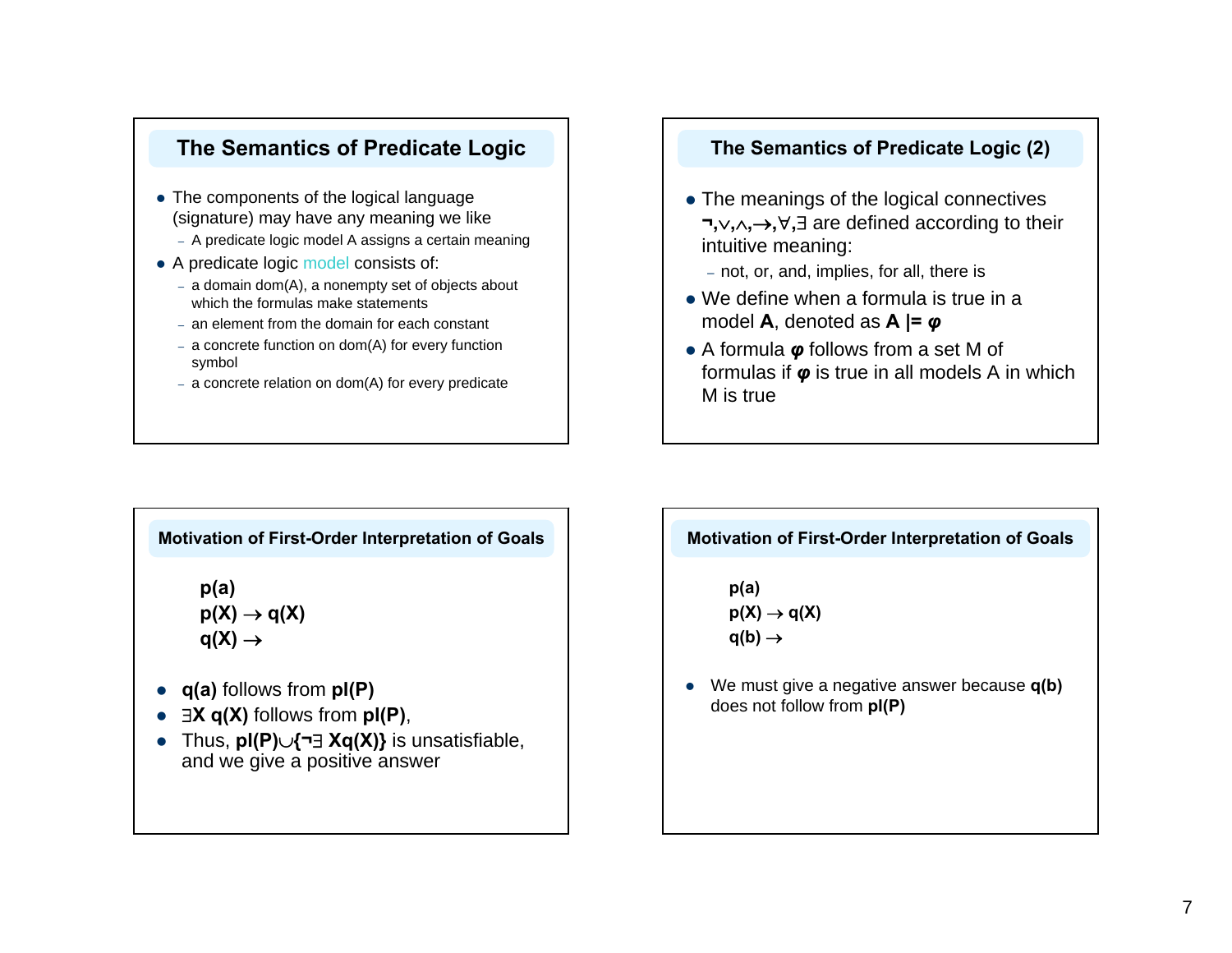# **Ground Witnesses**

- So far we have focused on yes/no answers to queries
- Suppose that we have the fact **p(a)** and the query  $p(X) \rightarrow$ 
	- The answer *yes* is correct but not satisfactory
- $\bullet$  The appropriate answer is a substitution **{X/a}** which gives an instantiation for **X**
- The constant **a** is called a ground witness

## **Parameterized Witnesses**

**add(X,0,X)**  $add(X,Y,Z) \rightarrow add(X,s(Y),s(Z))$ add(X,  $s^8(0),Z$ )  $\rightarrow$ 

- Possible ground witnesses:
	- **{X/0,Z/s8(0)}, {X/s(0),Z/s9(0)} . . .**
- The parameterized witness  $Z = s^8(X)$  is the most general answer to the query: – <sup>∃</sup>**X** ∃**Z add(X,s8(0),Z)**
- The computation of most general witnesses is the primary aim of SLD resolution

# **Lecture Outline**

- 1. Introduction
- 2. Monotonic Rules: Example
- 3. Monotonic Rules: Syntax & Semantics
- 4. Nonmonotonic Rules: Syntax
- 5. Nonmonotonic Rules: Example
- 6. A DTD For Monotonic Rules
- 7. A DTD For Nonmonotonic Rules

## **Motivation – Negation in Rule Head**

- $\bullet$  In nonmonotonic rule systems, a rule may not be applied even if all premises are known because we have to consider **contrary reasoning chains**
- Now we consider defeasible rules that can be defeated by other rules
- $\bullet$  Negated atoms may occur in the head and the body of rules, to allow for conflicts
	- **p(X)** <sup>→</sup> **q(X)**
	- **r(X)** <sup>→</sup> **¬q(X)**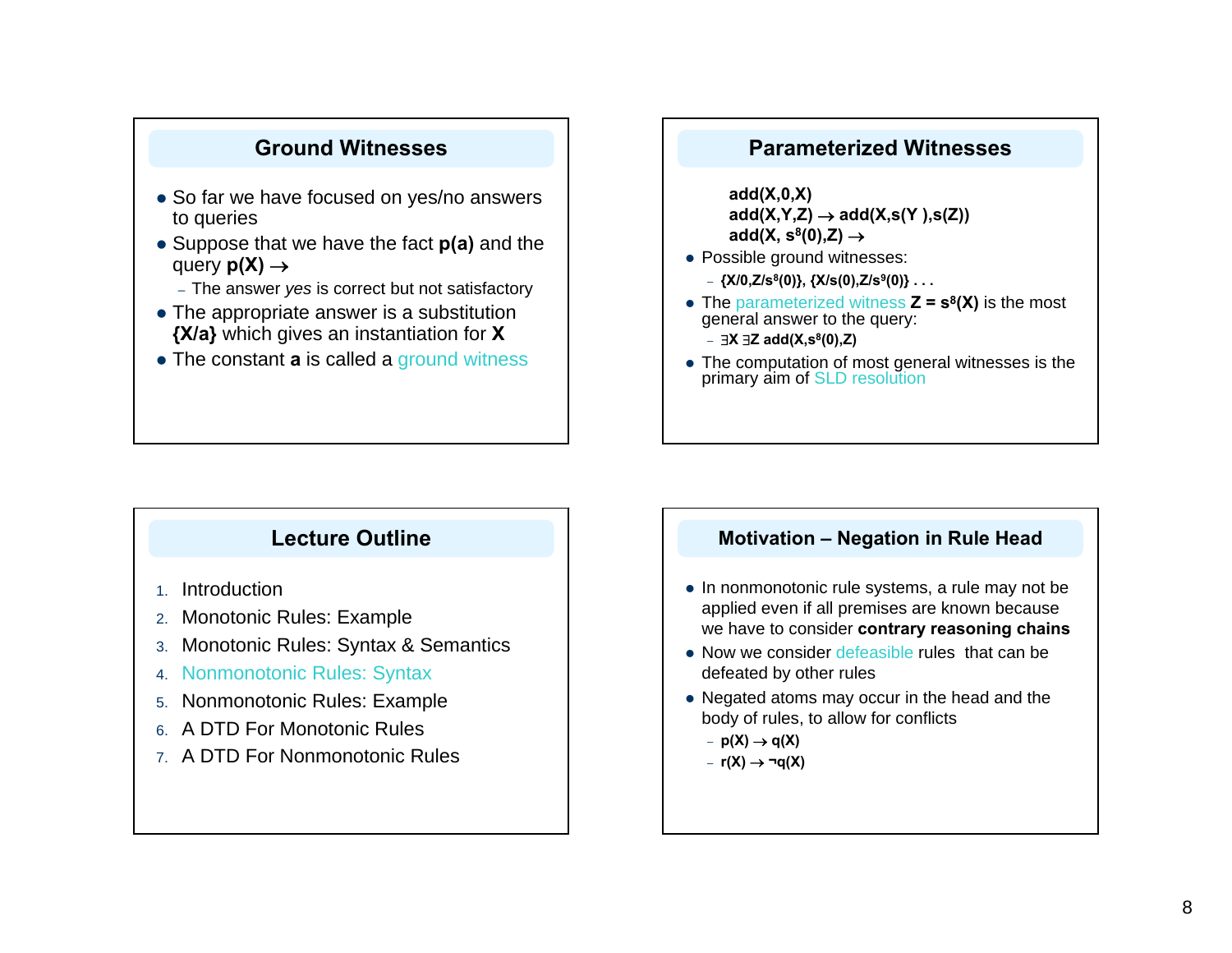# **Defeasible Rules**

 $p(X) \Rightarrow q(X)$ 

$$
r(X) \Rightarrow \neg q(X)
$$

- Given also the facts **p(a)** and **r(a)** we conclude neither **q(a)** nor **¬q(a)**
	- This is a typical example of 2 rules blocking each other
- Conflict may be resolved using priorities among rules
- Suppose we knew somehow that the 1st rule is stronger than the 2nd
	- Then we could derive **q(a)**

# **Origin of Rule Priorities**

- Higher authority
	- E.g. in law, federal law pre-empts state law
	- E.g., in business administration, higher management has more authority than middle management
- $\bullet$  Recency
- o **Specificity** 
	- A typical example is a general rule with some exceptions
- $\bullet$  We abstract from the specific prioritization principle
	- – We assume the existence of an external priority relation on the set of rules

# **Rule Priorities**

 $r1: p(X) \Rightarrow q(X)$ **r2: r(X)** <sup>⇒</sup> **¬q(X) r1 > r2**

- $\bullet$  Rules have a unique label
- $\bullet$  The priority relation to be acyclic

# **Competing Rules**

- In simple cases two rules are competing only if one head is the negation of the other
- But in many cases once a predicate p is derived, some other predicates are excluded from holding
	- E.g., an investment consultant may base his recommendations on three levels of risk investors are willing to take: low, moderate, and high
	- Only one risk level per investor is allowed to hold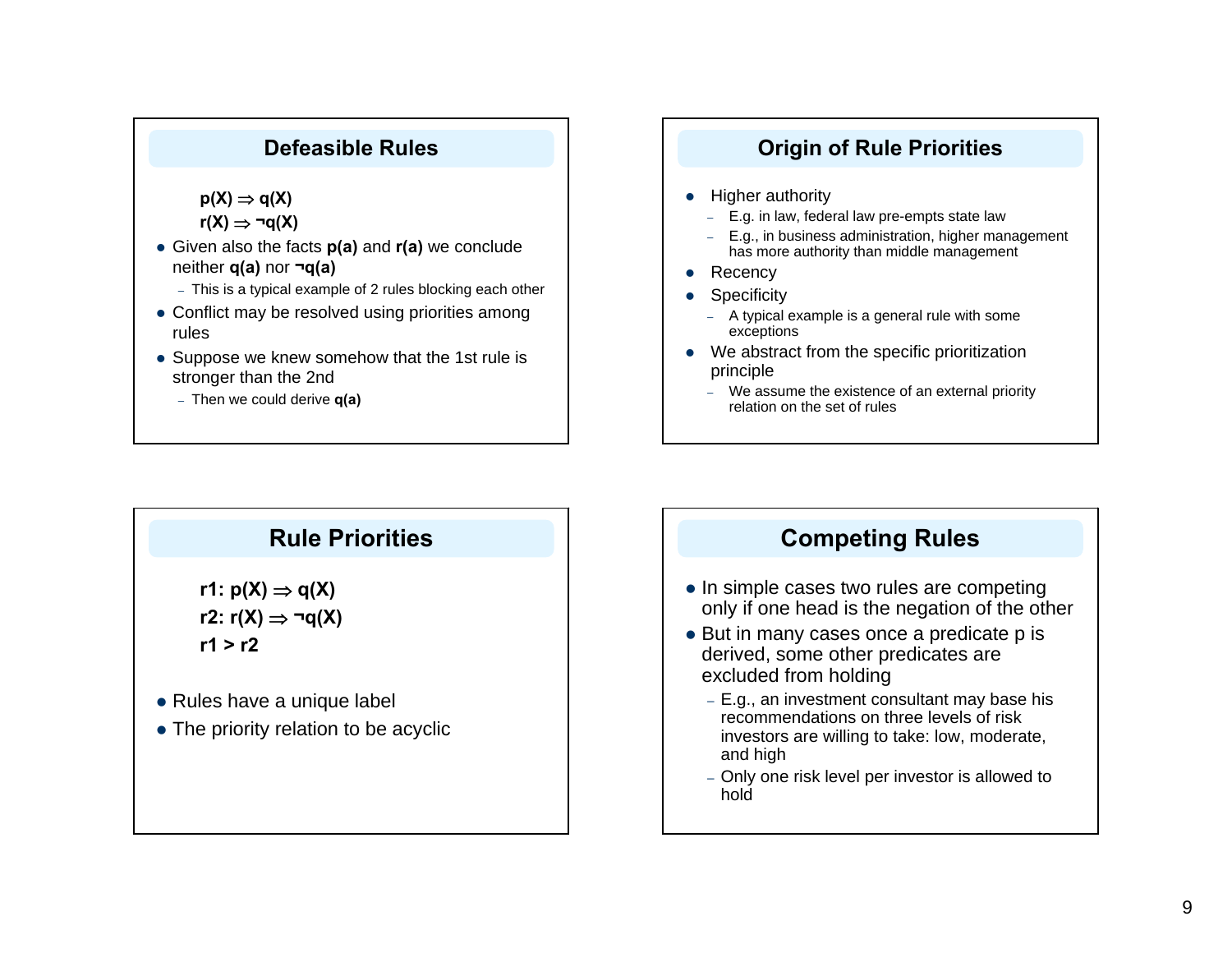# **Competing Rules (2)**

- These situations are modelled by maintaining a conflict set **C(L)** for each literal **L**
- **C(L)** always contains the negation of L but may contain more literals

## **Defeasible Rules: Syntax**

- **r : L1, ..., Ln** <sup>⇒</sup> **L**
- **r** is the label
- {**L1, ..., Ln**} the body (or premises)
- L the head of the rule
- **L, L1, ..., Ln** are positive or negative literals
- A literal is an atomic formula **p(t1,...,tm)** or its negation **¬p(t1,...,tm)**
- No function symbols may occur in the rule

# **Defeasible Logic Programs**

- $\bullet$  A defeasible logic program is a triple (**F**,**R**,**<sup>&</sup>gt;**) consisting of
	- a set **F** of facts
	- a finite set **R** of defeasible rules
	- an acyclic binary relation **<sup>&</sup>gt;** on **R**
		- A set of pairs **r > r'** where **r** and **r'** are labels of rules in **R**

# **Lecture Outline**

- 1. Introduction
- 2. Monotonic Rules: Example
- 3. Monotonic Rules: Syntax & Semantics
- 4. Nonmonotonic Rules: Syntax
- 5. Nonmonotonic Rules: Example
- 6. A DTD For Monotonic Rules
- 7. A DTD For Nonmonotonic Rules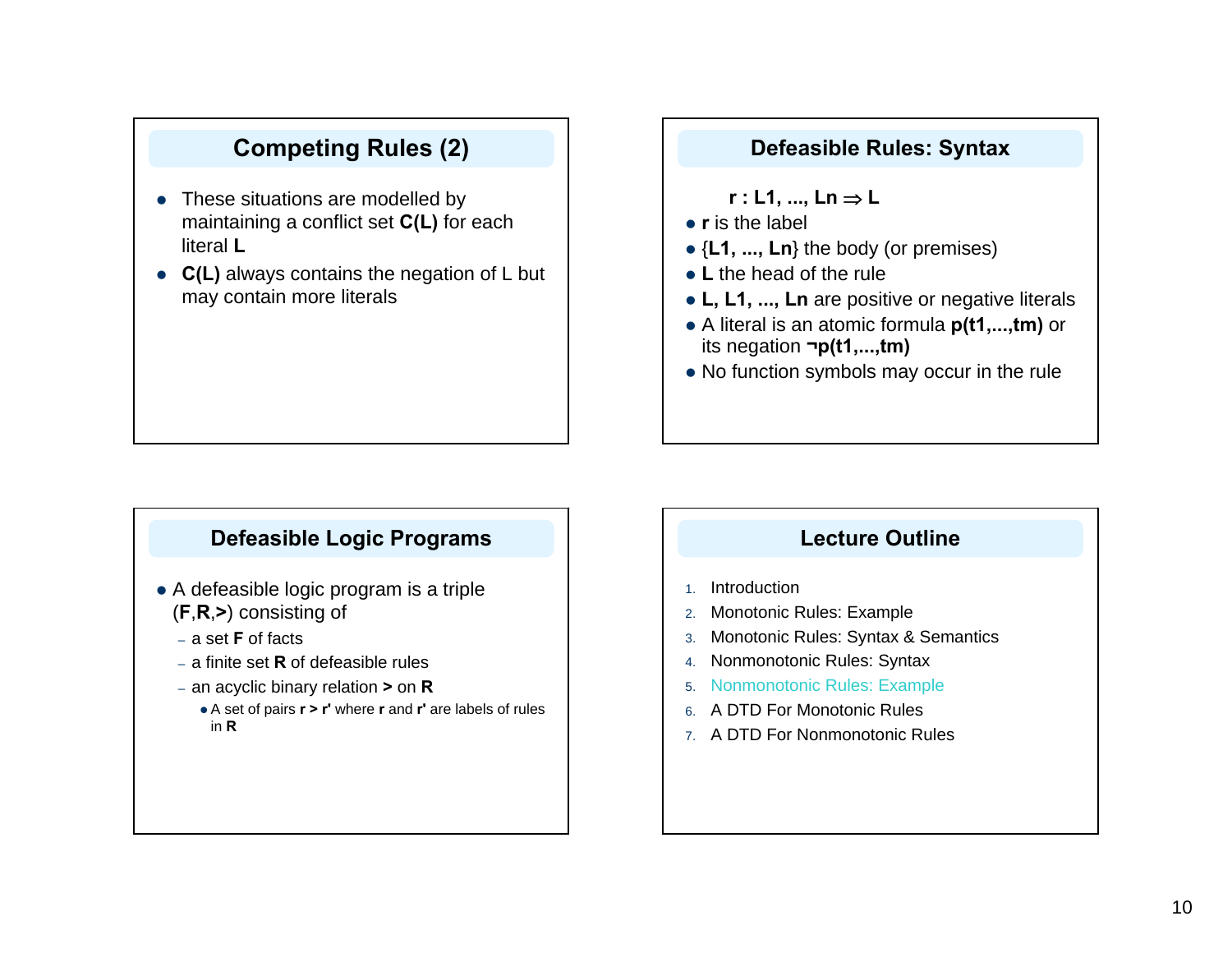# **Brokered Trade**

- Brokered trades take place via an independent third party, the broker
- The broker matches the buyer's requirements and the sellers' capabilities, and proposes a transaction when both parties can be satisfied by the trade
- The application is apartment renting an activity that is common and often tedious and time-consuming

## **The Potential Buyer's Requirements**

- At least 45 sq m with at least 2 bedrooms
- Elevator if on 3rd floor or higher
- Pets must be allowed
- Carlos is willing to pay:
	- \$ 300 for a centrally located 45 sq m apartment
	- \$ 250 for a similar flat in the suburbs
	- An extra \$ 5 per square meter for a larger apartment
	- An extra \$ 2 per square meter for a garden – He is unable to pay more than \$ 400 in total
- $\bullet$  If given the choice, he would go for the cheapest option
- $\bullet$  His second priority is the presence of a garden
- $\bullet$  His lowest priority is additional space

#### **Formalization of Carlos's Requirements – Predicates Used**

- size(x,y), y is the size of apartment x (in sq m)
- bedrooms(x,y), x has y bedrooms
- **price(x,y)**, y is the price for x
- **floor(x,y)**, x is on the y-th floor
- **gardenSize(x,y)**, x has a garden of size y
- **lift(x)**, there is an elevator in the house of x
- pets(x), pets are allowed in x
- **central(x)**, x is centrally located
- **acceptable(x)**, flat x satisfies Carlos's requirements
- **offer(x,y)**, Carlos is willing to pay \$ y for flat x

#### **Formalization of Carlos's Requirements – Rules**

**r1:** ⇒ **acceptable(X) r2: bedrooms(X,Y), Y < 2** <sup>⇒</sup> **¬acceptable(X) r3: size(X,Y), Y < 45** <sup>⇒</sup> **¬acceptable(X) r4: ¬pets(X)** <sup>⇒</sup> **¬acceptable(X) r5: floor(X,Y), Y > 2,¬lift(X)** <sup>⇒</sup> **¬acceptable(X) r6: price(X,Y), Y > 400** <sup>⇒</sup> **¬acceptable(X) r2 > r1, r3 > r1, r4 > r1, r5 > r1, r6 > r1**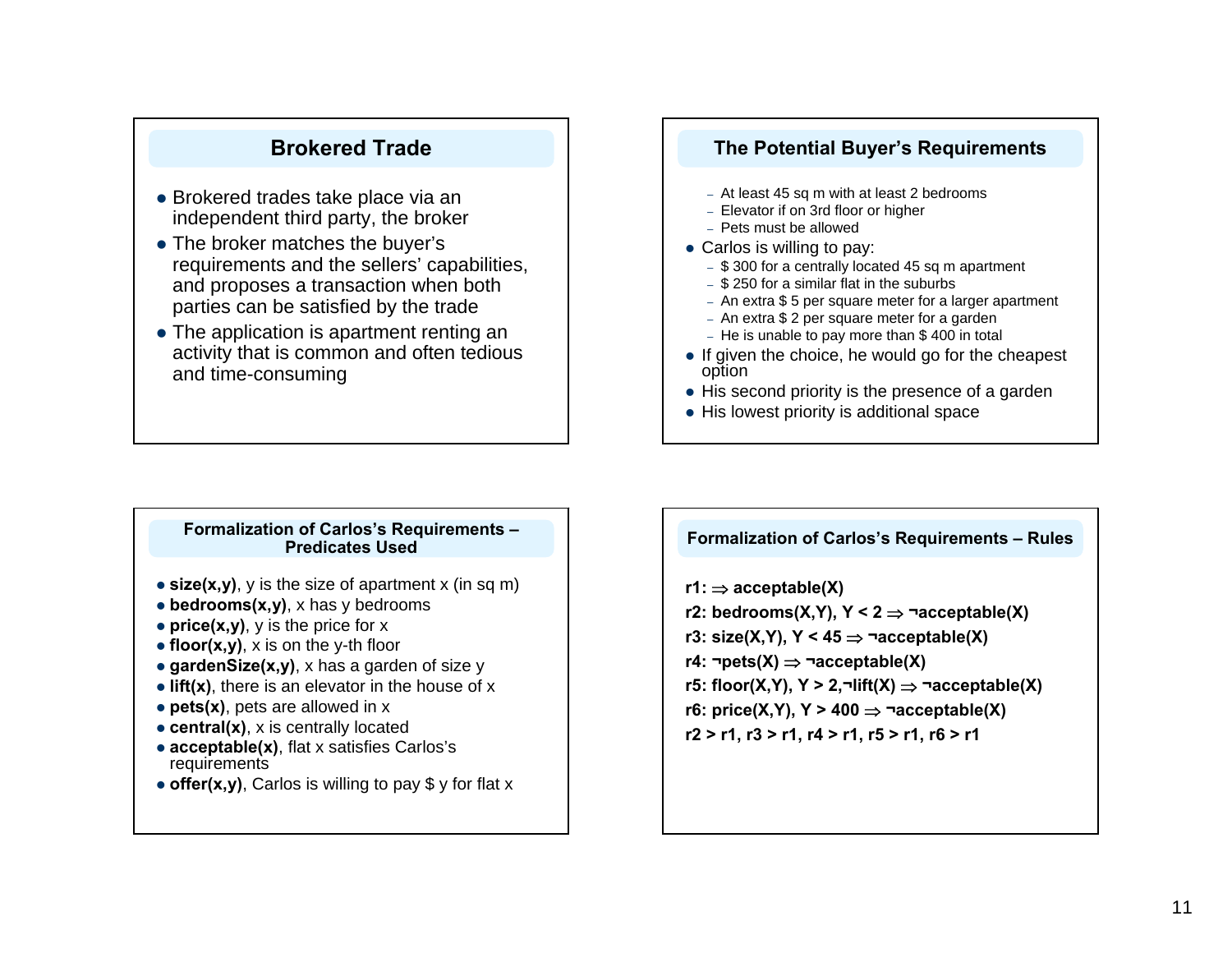#### **Formalization of Carlos's Requirements – Rules**

- **r7: size(X,Y), Y ≥ 45, garden(X,Z), central(X)** <sup>⇒</sup> **offer(X, 300 + 2\*Z + 5\*(Y − 45))**
- **r8: size(X,Y), Y ≥ 45, garden(X,Z), ¬central(X)** <sup>⇒</sup> **offer(X, 250 + 2\*Z + 5(Y − 45))**

r9: offer(X,Y), price(X,Z),  $Y < Z \Rightarrow \exists$  **acceptable(X) r9 > r1**

# **Representation of Available Apartments**

**bedrooms(a1,1) size(a1,50) central(a1) floor(a1,1) ¬lift(a1) pets(a1) garden(a1,0) price(a1,300)**

#### **Representation of Available Apartments** a7 3 65 yes 1 no yes 12 375 a6 2 60 yes 3 no no 0 370 a5 3 55 yes 0 no yes 15 350  $\overline{a4}$  2 55 no 1 yes no 15 330 a3 2 65 no 2 no yes 0 350 a2 2 45 yes 0 no yes 0 335 a1 1 50 yes 1 no yes 0 300 **Flat Bedrooms Size Central Floor Lift Pets GardenPrice**

## **Determining Acceptable Apartments**

- $\bullet$  If we match Carlos's requirements and the available apartments, we see that
- flat **a1** is not acceptable because it has one bedroom only (rule **r2**)
- flats **a4** and **a6** are unacceptable because pets are not allowed (rule **r4**)
- for **a2**, Carlos is willing to pay \$ 300, but the price is higher (rules **r7** and **r9**)
- z flats **a3**, **a5**, and **a7** are acceptable (rule **r1**)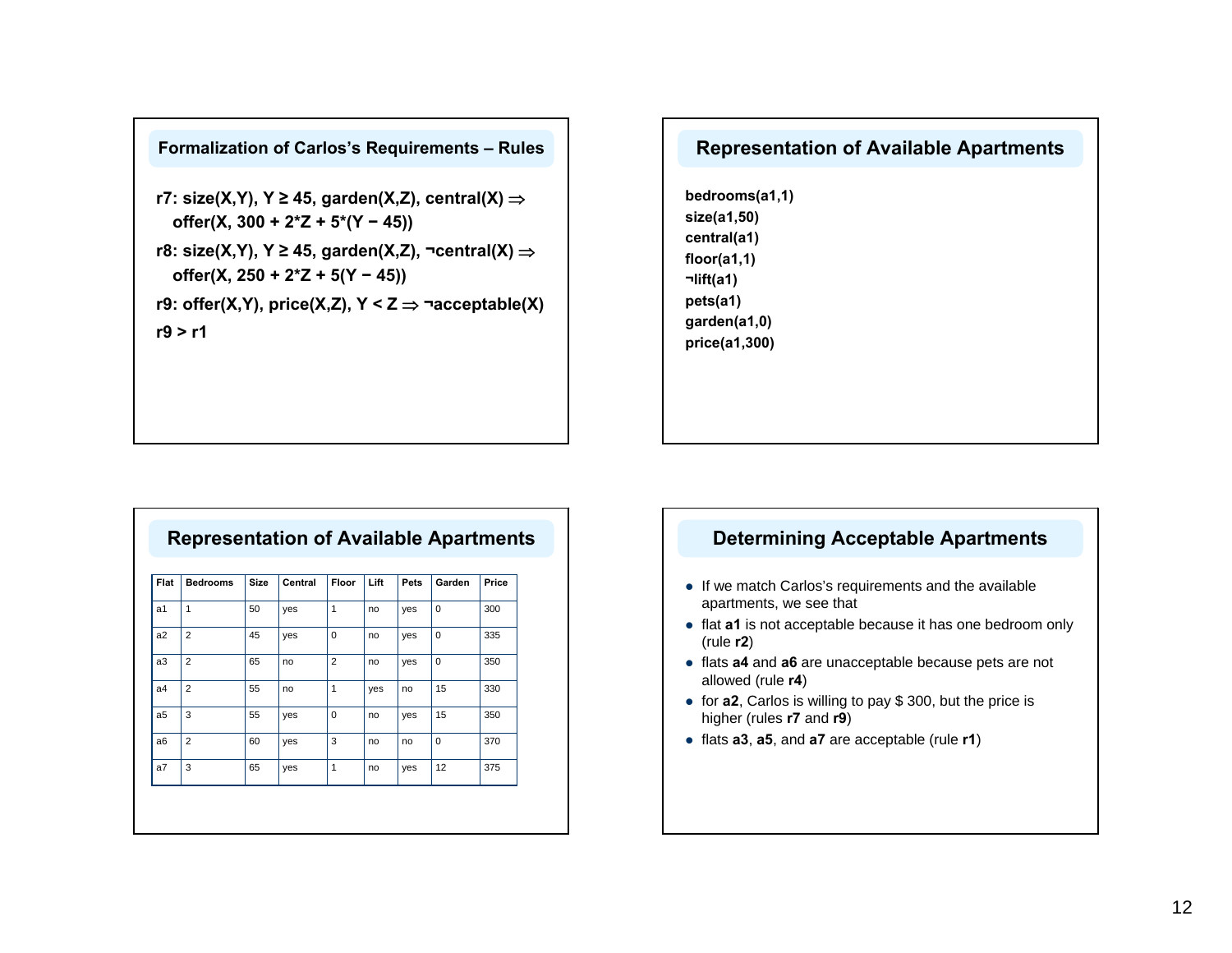# **Selecting an Apartment**

```
r10: cheapest(X) \Rightarrow rent(X)
  r11: cheapest(X), largestGarden(X) ⇒
rent(X)
  r12: cheapest(X), largestGarden(X), 
largest(X)
```
⇒ **rent(X)**

```
r12 > r10, r12 > r11, r11 > r10
```
- $\bullet$  We must specify that at most one apartment can be rented, using conflict sets:
	- **C(rent(x)) = {¬rent(x)}** <sup>∪</sup> **{rent(y) | y ≠ x}**

# **Lecture Outline**

- 1. Introduction
- 2. Monotonic Rules: Example
- 3. Monotonic Rules: Syntax & Semantics
- 4. Nonmonotonic Rules: Syntax
- 5. Nonmonotonic Rules: Example
- 6. A DTD For Monotonic Rules
- 7. A DTD For Nonmonotonic Rules

# **Atomic Formulas**

● p(X, a, f(b, Y ))

**<atom>**

**<predicate>p</predicate>** <term><var>X</var></term> **<term><const>a</const></term><term> <function>f</function><term><const>b</const></term>**<term><var>Y</var></term> **</term>**

**</atom>**

## **Facts**

#### **<fact>**

**<atom>**

**<predicate>p</predicate>**

```
<term>
```
**<const>a</const>**

**</term>**

**</atom>**

**</fact>**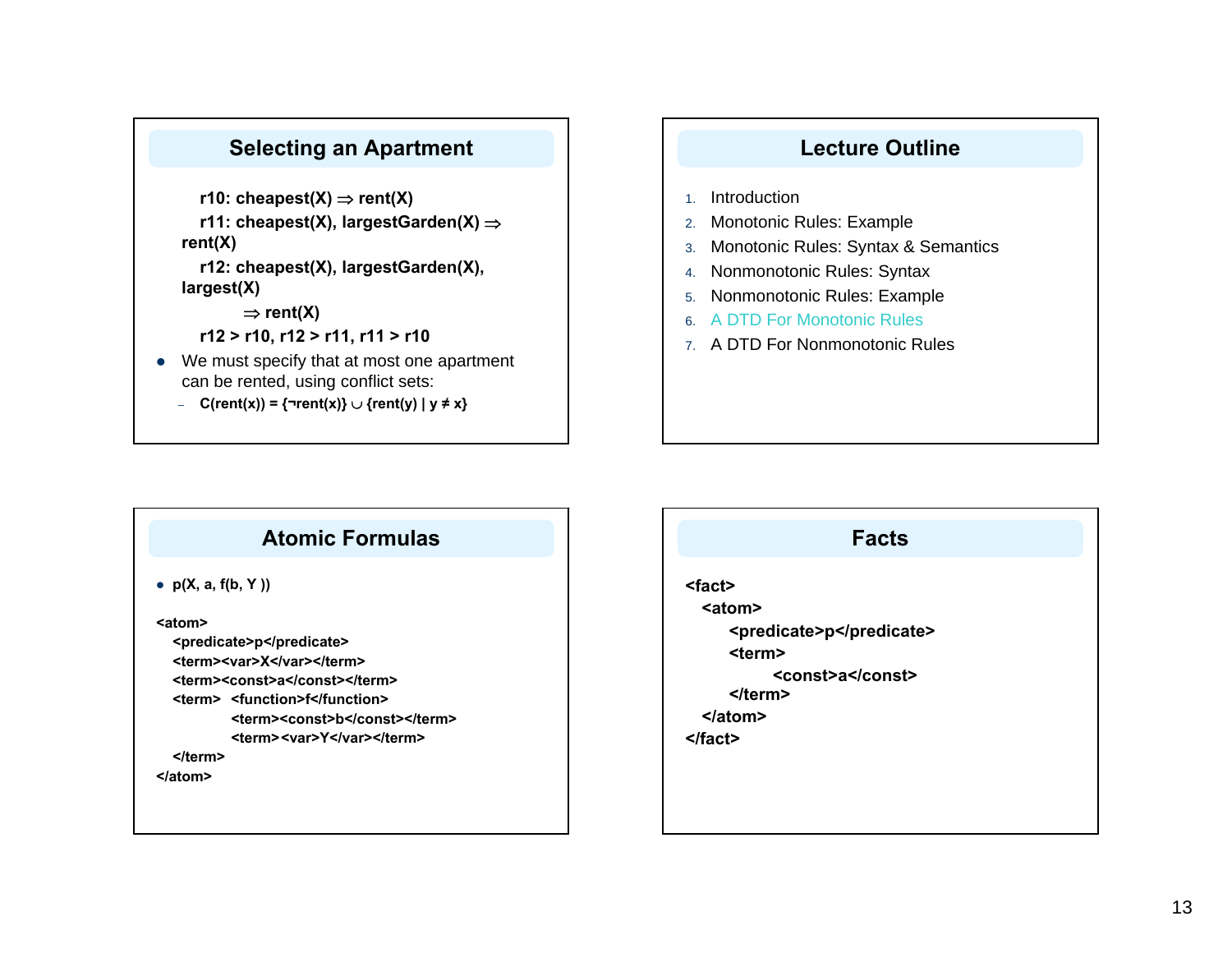| <b>Rules</b>              |
|---------------------------|
| <rule></rule>             |
| <head></head>             |
| <atom></atom>             |
| <predicate>r</predicate>  |
| <term><var>X</var></term> |
| <term><var>Y</var></term> |
| $<$ /atom>                |
| $<$ /head>                |
|                           |
|                           |

# **Rules (2)**

**<body> <atom><predicate>p</predicate> <term><var>X</var></term> <term> <const>a</const> </term></atom><atom><predicate>q</predicate> <term> <var>Y</var></term><term> <const>b</const></term></atom></body> </rule>**

# **Rule Markup in XML: A DTD**

**<!ELEMENT program ((rule|fact)\*)> <!ELEMENT fact (atom)> <!ELEMENT rule (head,body)> <!ELEMENT head (atom)> <!ELEMENT body (atom\*)> <!ELEMENT atom (predicate,term\*)> <!ELEMENT term (const|var|(function,term\*))> <!ELEMENT predicate (#PCDATA)> <!ELEMENT function (#PCDATA)> <!ELEMENT var (#PCDATA)> <!ELEMENT const (#PCDATA)> <!ELEMENT query (atom\*))>**

## **The Alternative Data Model of RuleML**

- $\bullet$  RuleML is an important standardization effort in the area of rules
- RuleML is at present based on XML but uses RDF-like "role tags," the position of which in an expression is irrelevant
	- although they are different under the XML data model, in which the order is important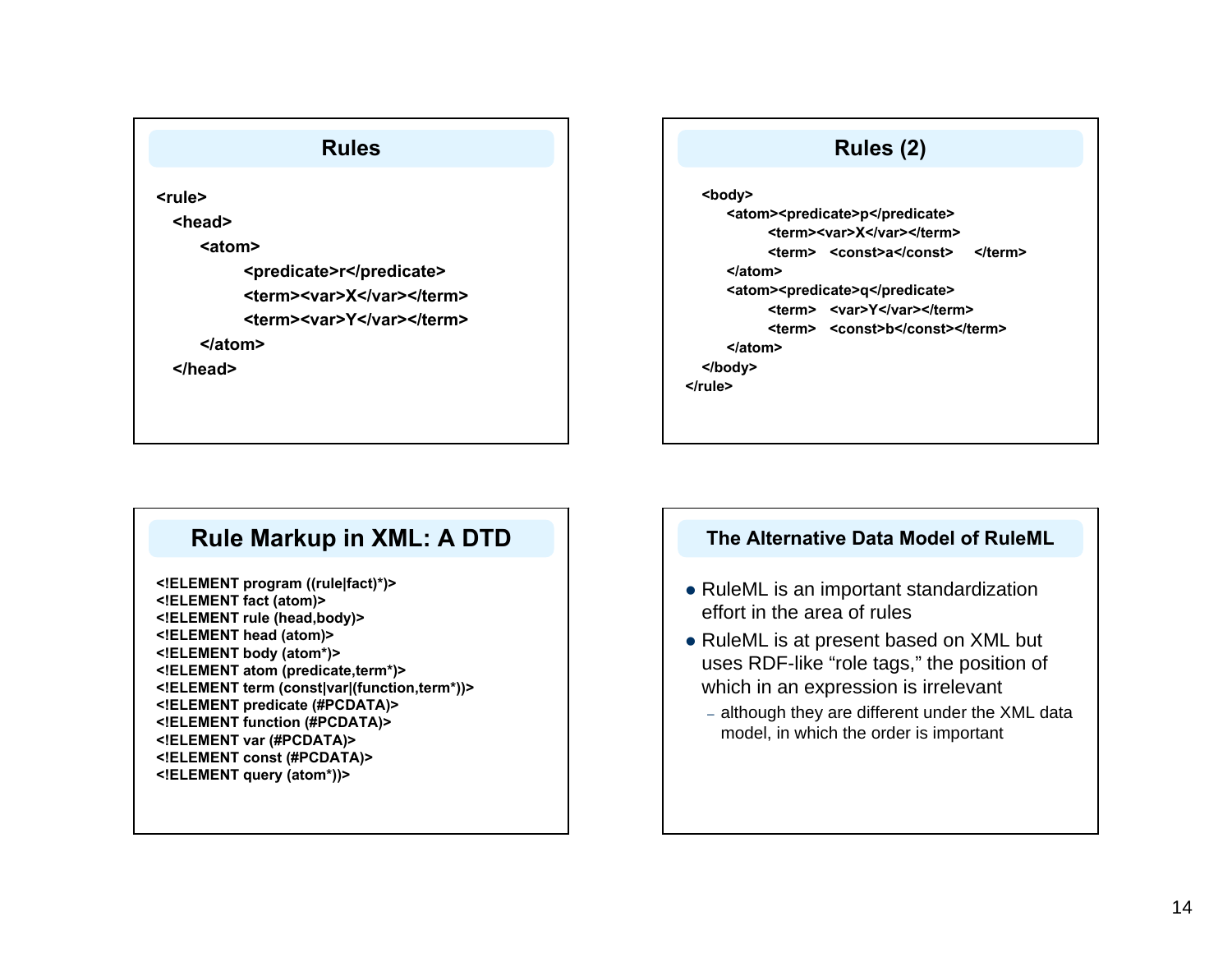| <b>Our DTD vs. RuleML</b> |          |  |
|---------------------------|----------|--|
|                           |          |  |
| program                   | rulebase |  |
| rule                      | imp      |  |
| head                      | head     |  |
| body                      | body     |  |
| atom*                     | and      |  |
| predicate                 | rel      |  |
| const                     | ind      |  |
| var                       | var      |  |

# **Lecture Outline**

- 1. Introduction
- 2. Monotonic Rules: Example
- 3. Monotonic Rules: Syntax & Semantics
- 4. Nonmonotonic Rules: Syntax
- 5. Nonmonotonic Rules: Example
- 6. A DTD For Monotonic Rules
- 7. A DTD For Nonmonotonic Rules

# **Changes w.r.t. Previous DTD**

- There are no function symbols
	- The term structure is flat
- $\bullet$  Negated atoms may occur in the head and the body of a rule
- $\bullet\,$  Each rule has a label
- Apart from rules and facts, a program also contains priority statements
	- We use a **<stronger>** tag to represent priorities, and an ID label in rules to denote their name

# **An Example**

r1:  $p(X) \Rightarrow s(X)$ **r2: q(X)** <sup>⇒</sup> **¬s(X) p(a) q(a) r1 > r2**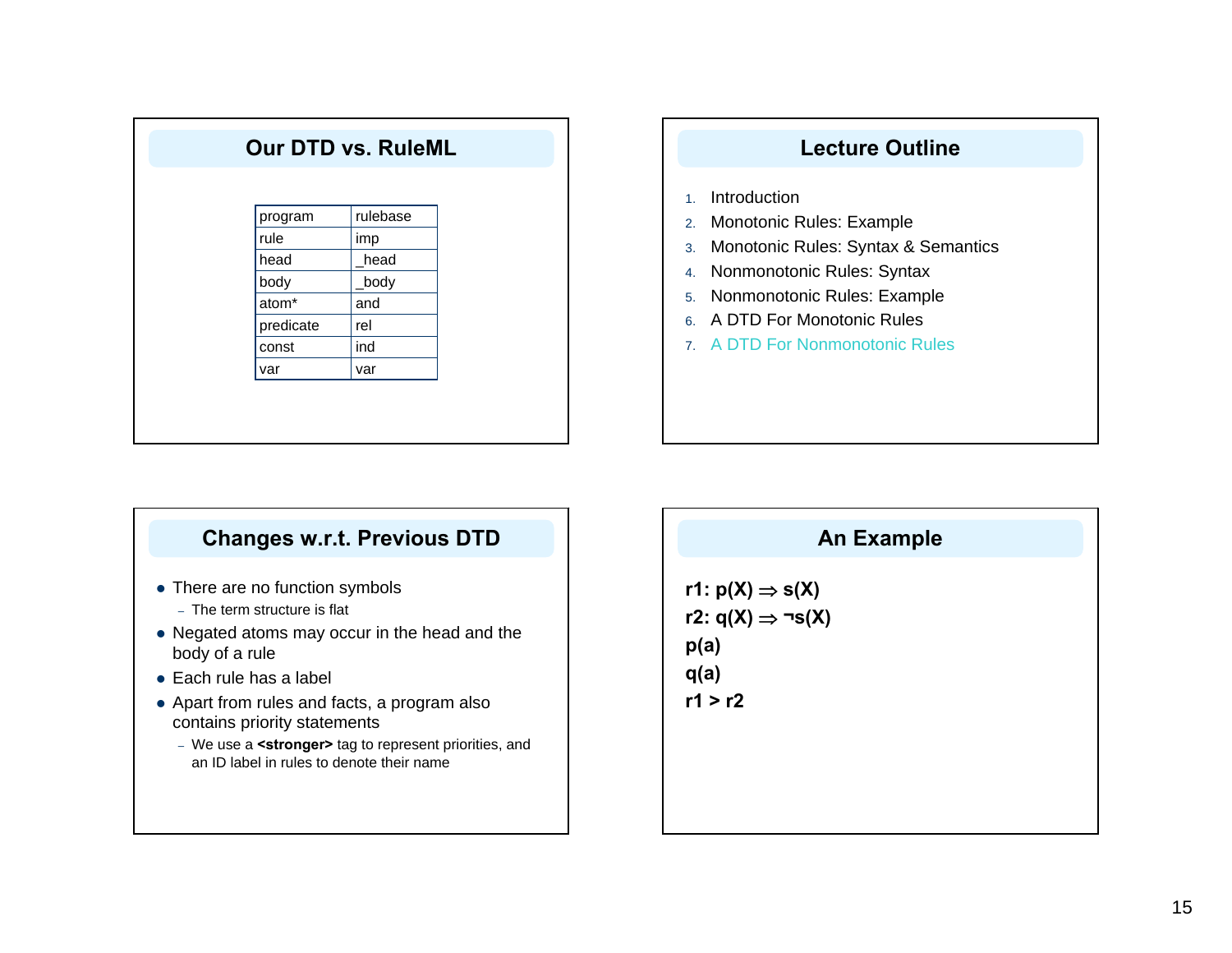# **Rule r1 in XML**

**<rule id="r1"><head><atom> <predicate>s</predicate> <term><var>X</var></term></atom></head> <body> <atom> <predicate>p</predicate> <term><var>X</var> </term></atom></body> </rule>**

# **Fact and Priority in XML**

**<fact><atom><predicate>p</predicate> <term><const>a</const></term>**

**</atom>**

**</fact>**

**<stronger superior="r1" inferior="r2"/>**

# **A DTD**

**<!ELEMENT program ((rule|fact|stronger)\*)>**

**<!ELEMENT fact (atom|neg)> <!ELEMENT neg (atom)> <!ELEMENT rule (head,body)> <!ATTLIST rule id ID #IMPLIED><!ELEMENT head (atom|neg)> <!ELEMENT body ((atom|neg)\*)>**

# **A DTD (2)**

**<!ELEMENT atom (predicate,(var|const)\*)> <!ELEMENT stronger EMPTY)> <!ATTLIST stronger superior IDREF #REQUIRED> inferior IDREF #REQUIRED> <!ELEMENT predicate (#PCDATA)> <!ELEMENT var (#PCDATA)> <!ELEMENT const (#PCDATA)> <!ELEMENT query (atom\*))>**